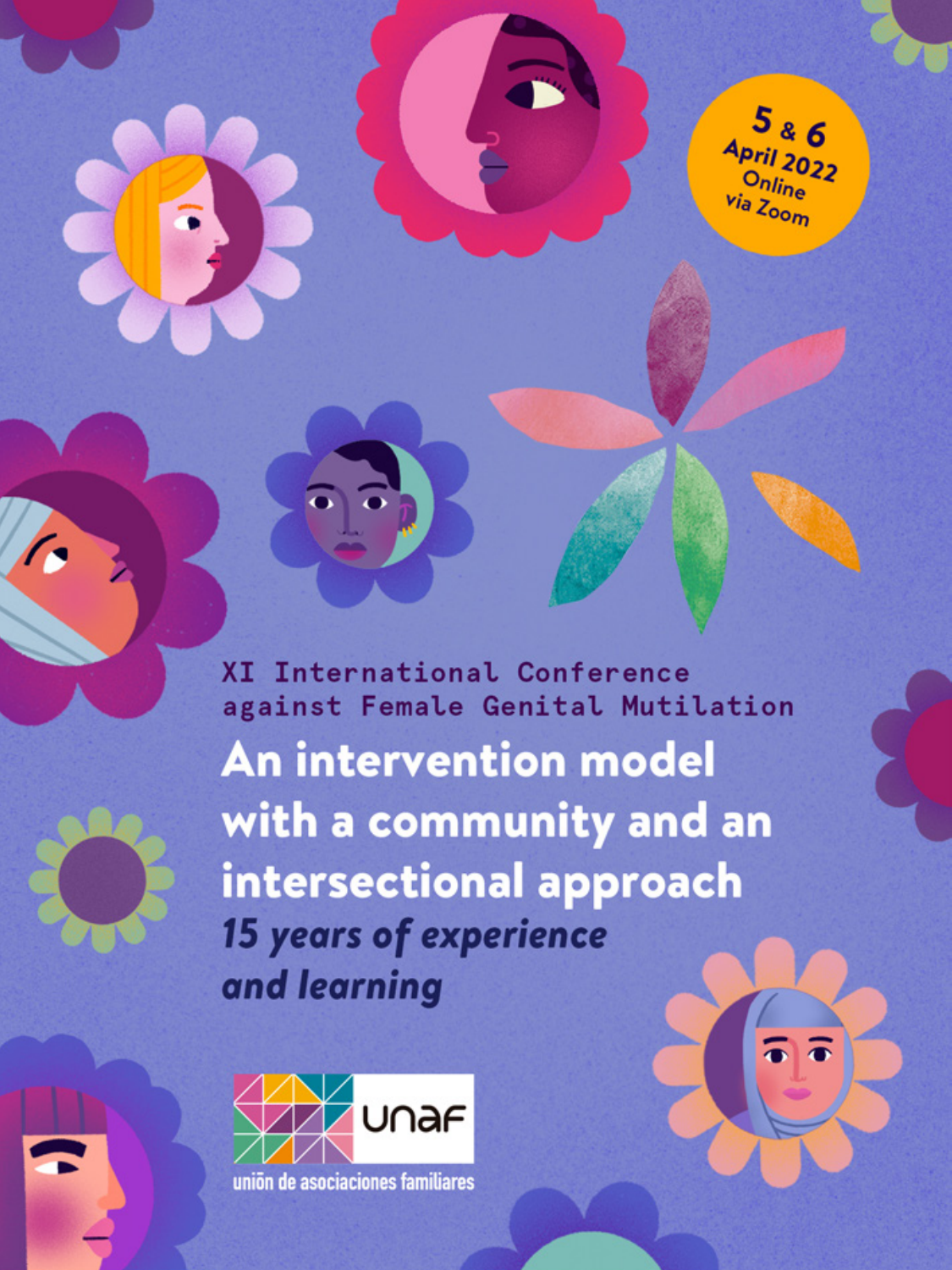# *Programme // 5 April*

#### **Opening session 10.00**

*Ascensión Iglesias Redondo,* president of UNAF.

### An intervention model: 15 years of experience  **10.15**

*Nerea Sancho Sánchez,* area of Cultures, Genders, and Sexualities of UNAF.

### Good practice in Intercultural Mediation specialising in addressing Female Genital Mutilation  **11.00**

*Guaranteeing the exercise of Sexual and Reproductive Rights.*

*Sarahi Boleko Eribe* and *Fatoumata Diaraye Diallo ,* area of CGS of UNAF.

*Public/private cooperation: model unit Doctor Peset Hospital of Valencia.*

*Aminata Soucko,* Aminata Network Association .

*Access and healthcare at Basurto University Hospital.*

*Mbaye Gil Sánchez ,* Sunu Gaal Association.

## *Work from the point of view of leadership of networked African women.*

*Toks Okeniyi,* Forward - Foundation for Women's Health Research and Development.

**MODERATED BY**: **Elvira Méndez Méndez**, Director of Health, and Family.

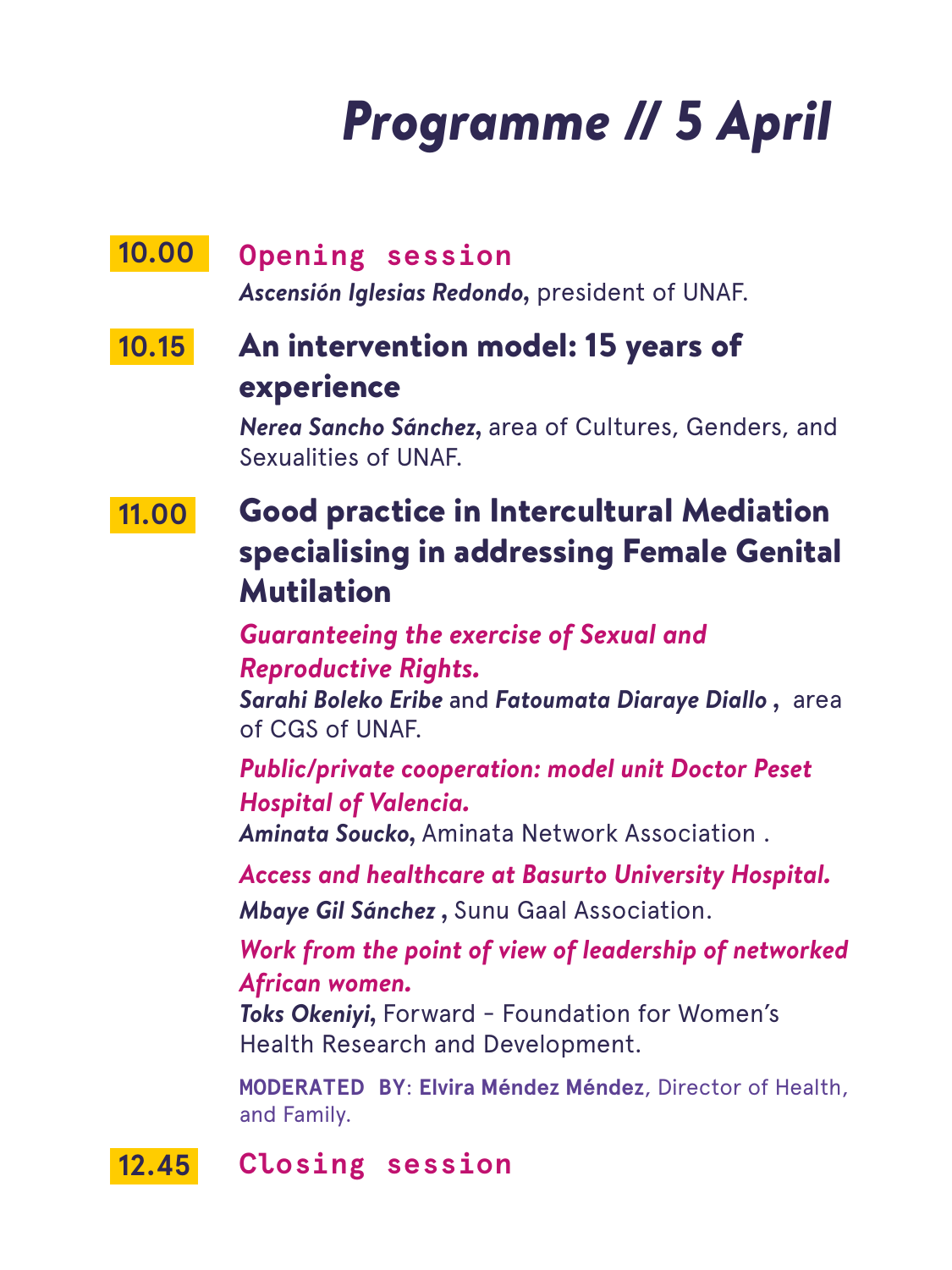# *Programme // 6 April*

#### **Welcome 10.00**

*Ascensión Iglesias Redondo,* president of UNAF.

#### Good community intervention practices.  **10.15**

*Hawa Touré,* "Dimbé" Association of Mauritanian Women in Fuerteventura.

*Patricia González Sánchez,* council of Equality of Alcalá de Henares, Madrid.

*Sarahi Boleko Eribe,* UNAF.

*Caroline Munyi,,* Akina Dada Wa África, Dublín.

**MODERATED BY**: **Pedro Pablo Madera Parral**, manager of the Comprehensive Care for Victims Area of the General Sub directorate of Comprehensive Care for Victims and Prevention of Gender Violence of the Community of Madrid.

### Public agenda: challenges, calls for action  **11.30**

## and new proposals.

*Rape Crisis Centres against Sexual Violence. Bárbara Tardón Recio,* ministry of Equality of the Government of Spain.

*Challenges, needs and strategies in Spain. Idoia Ugarte Gurrutxaga y Hayat Traspas Ismail,* RFGM-Free State Network.

*Challenges, needs and strategies at the European level. Anna Widegren,* End FGM European Network.

**MODERATED BY**: **ROSA Mª LÓPEZ RODRÍGUEZ**, programme coordinator of the Women's Health Observatory, Ministry of Health.

# **12.45**

**Closing**

*Amaia Echevarría,* director of UNAF.